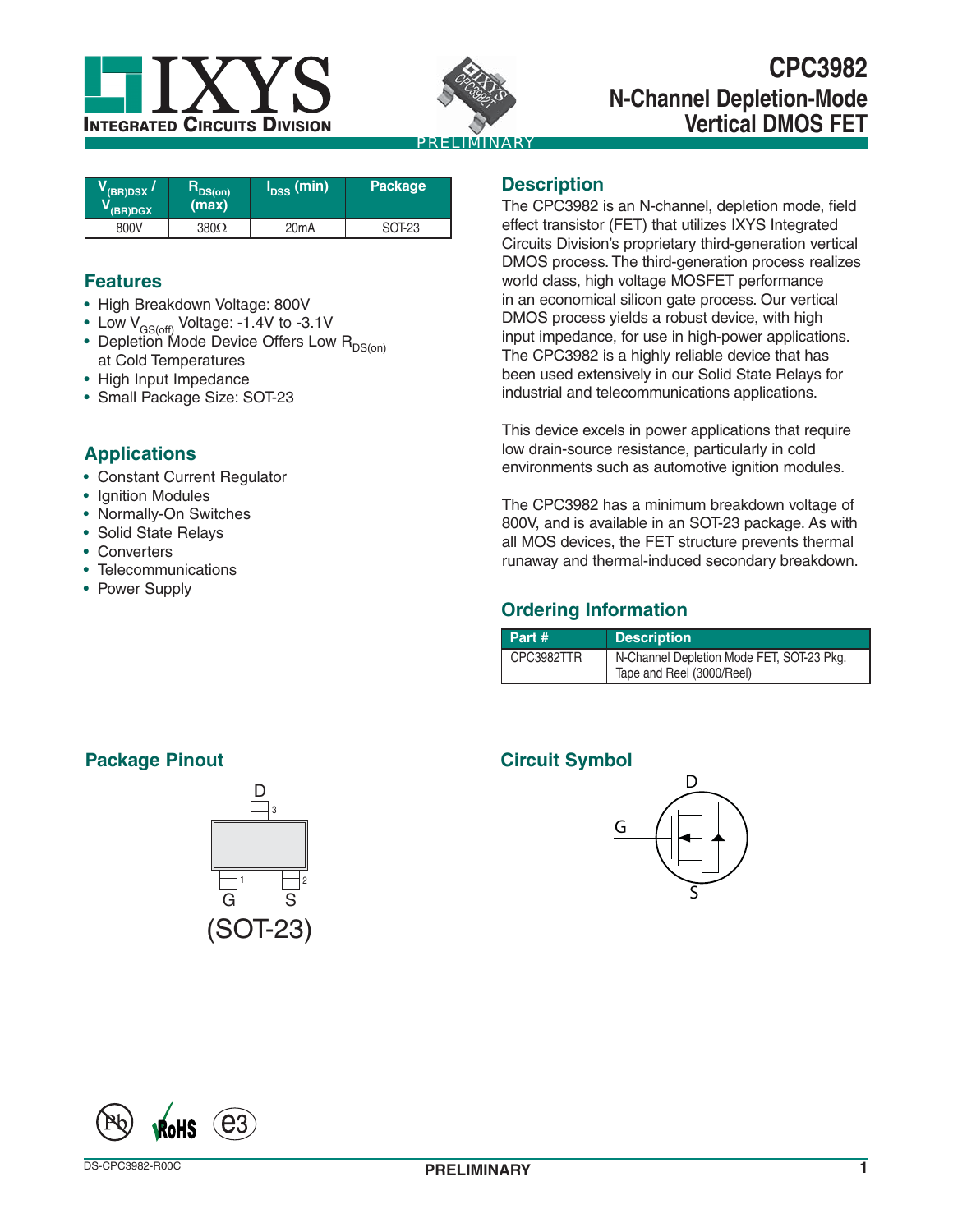

## **Absolute Maximum Ratings @ 25ºC (Unless Otherwise Noted)**

| <b>Parameter</b>                       | <b>Ratings</b>  | <b>Units</b> |
|----------------------------------------|-----------------|--------------|
| Drain-to-Source Voltage                | 800             | V            |
| Gate-to-Source Voltage                 | ±15             | V            |
| <b>Pulsed Drain Current</b>            | 150             | mA           |
| Total Package Dissipation <sup>1</sup> | 0.4             | W            |
| Junction Temperature                   | 125             | °C           |
| <b>Operational Temperature</b>         | $-55$ to $+110$ | °C           |
| Storage Temperature                    | $-55$ to $+125$ | °C           |

*Absolute Maximum Ratings are stress ratings. Stresses in excess of these ratings can cause permanent damage to the device. Functional operation of the device at conditions beyond those indicated in the operational sections of this data sheet is not implied.*

1 Mounted on 1"x1" 2 oz. Copper FR4 board.

## **Electrical Characteristics @ 25ºC (Unless Otherwise Noted)**

| <b>Parameter</b>                                | <b>Symbol</b>       | <b>Conditions</b>                                                  | <b>Min</b>               | <b>Typ</b> | <b>Max</b>               | <b>Units</b> |
|-------------------------------------------------|---------------------|--------------------------------------------------------------------|--------------------------|------------|--------------------------|--------------|
| Drain-to-Source Breakdown Voltage               | $BV_{DSX}$          | $V_{GS}$ - 5V, $I_{D}$ = 100µA                                     | 800                      |            |                          | V            |
| Gate-to-Source Off Voltage                      | $V_{GS(off)}$       | $V_{DS}$ = 15V, $I_{D}$ =1 $\mu$ A                                 | $-1.4$                   |            | $-3.1$                   | V            |
| Change in V <sub>GS(off)</sub> with Temperature | $dV_{GS(off)} / dT$ | $V_{DS}$ = 15V, $I_{D}$ =1 $\mu$ A                                 | ٠                        |            | 4.5                      | mV/°C        |
| Gate Body Leakage Current                       | <sup>I</sup> GSS    | $V_{\text{GS}} = \pm 15V$ , $V_{\text{DS}} = 0V$                   | ۰                        |            | 100                      | nA           |
| Drain-to-Source Leakage Current                 | D(off)              | $V_{GS}$ = -5V, $V_{DS}$ = 800V                                    | ٠                        |            |                          | μA           |
| Saturated Drain-to-Source Current               | <sup>I</sup> DSS    | $V_{\text{GS}} = 0V, V_{\text{DS}} = 15V$                          | 20                       | ٠          | $\blacksquare$           | mA           |
| Static Drain-to-Source On-State Resistance      | $R_{DS(on)}$        | $V_{\text{GS}}$ = 0V, $I_{\text{D}}$ = 20mA, $V_{\text{DS}}$ = 10V | ٠                        | ٠          | 380                      | $\Omega$     |
| Change in R <sub>DS(on)</sub> with Temperature  | $dR_{DS(on)}/dT$    |                                                                    | $\overline{\phantom{a}}$ |            | 2.5                      | $\%$ /°C     |
| Forward Transconductance                        | $G_{FS}$            | $I_{D}$ = 10mA, $V_{DS}$ = 10V                                     | 15                       | ۰          | $\blacksquare$           | $m\bar{c}$   |
| Input Capacitance                               | $C_{\text{ISS}}$    | $V_{GS} = -3.5V$                                                   |                          | 20         |                          |              |
| Common Source Output Capacitance                | $C_{\rm OSS}$       | $V_{DS}$ = 25V                                                     | ٠                        | 2.2        | $\overline{\phantom{a}}$ | pF           |
| Reverse Transfer Capacitance                    | $C_{RSS}$           | $f = 1$ MHz                                                        |                          | 13         |                          |              |
| Source-Drain Diode Voltage Drop                 | $V_{SD}$            | $V_{\text{c}e}$ = -5V, $I_{\text{sn}}$ =5mA                        | ۰                        | 0.6        |                          | V            |
| Thermal Resistance, Junction to Ambient         | $\Theta_{JA}$       |                                                                    | ۰                        | 250        | $\blacksquare$           | °C/W         |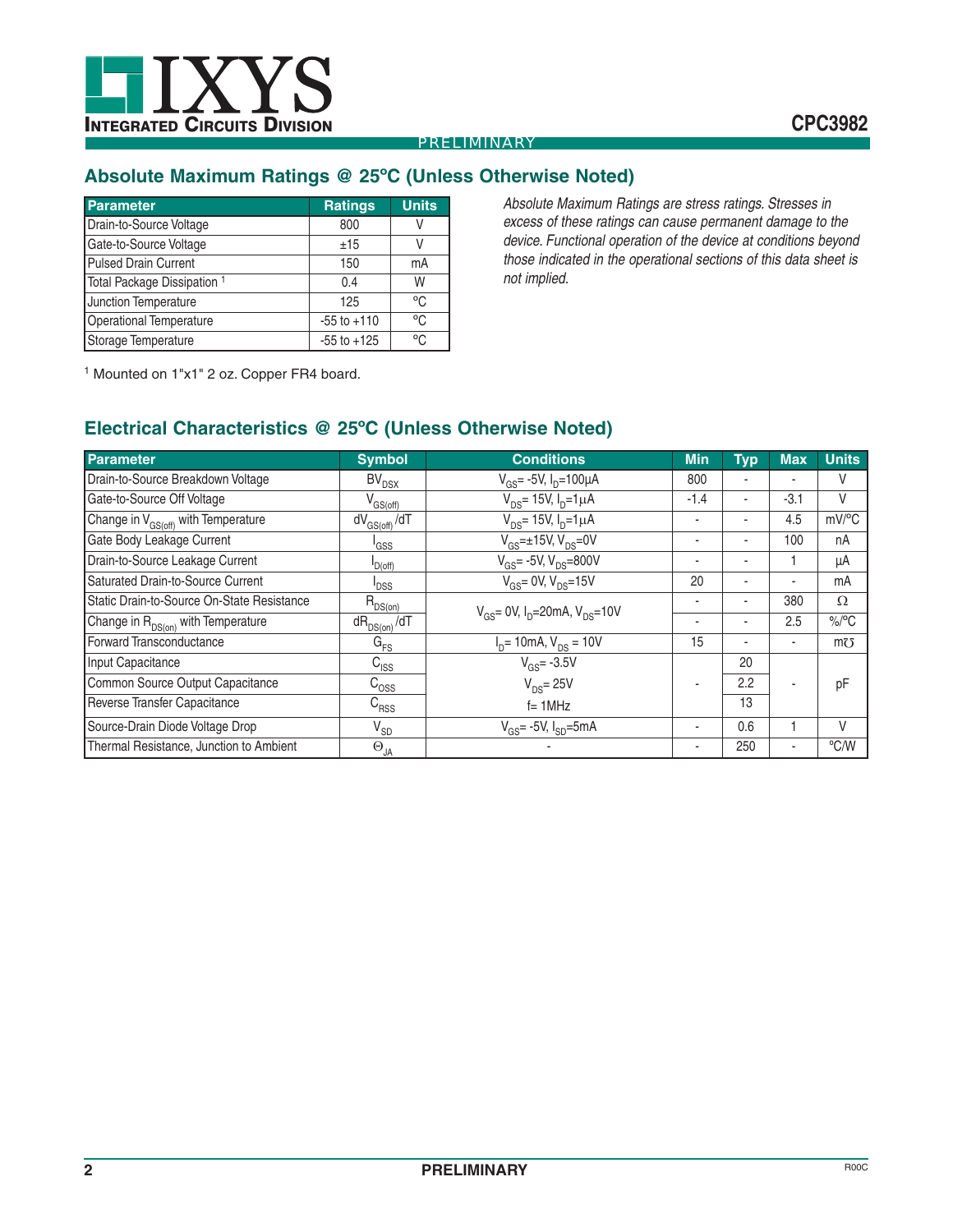

## **PERFORMANCE DATA @25ºC (Unless Otherwise Noted)\***





\*The Performance data shown in the graphs above is typical of device performance. For guaranteed parameters not indicated in the written specifications, please contact our application department.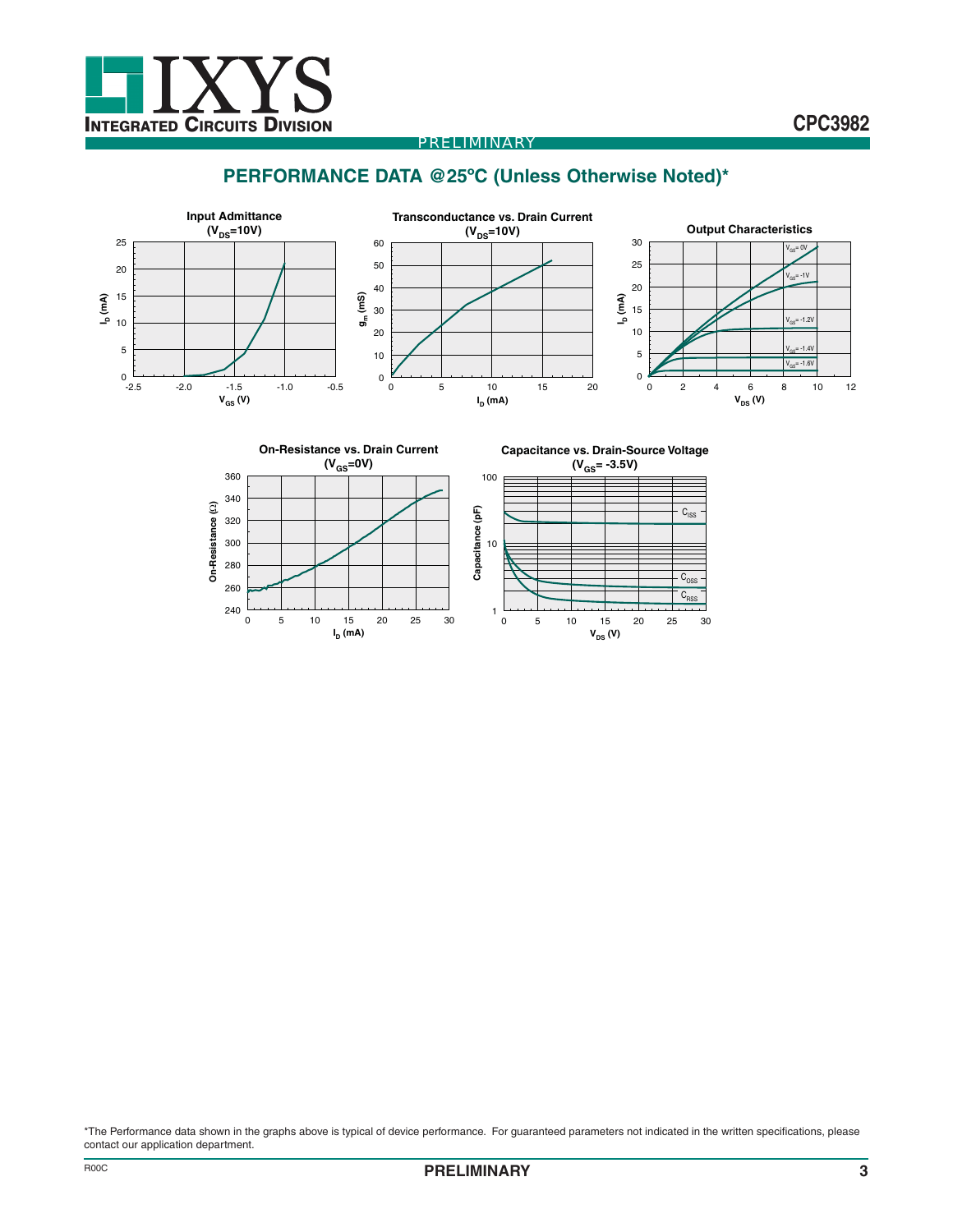

## **Manufacturing Information**

#### **Moisture Sensitivity**

All plastic encapsulated semiconductor packages are susceptible to moisture ingression. IXYS Integrated Circuits Division classified all of its plastic encapsulated devices for moisture sensitivity according to the latest version of the joint industry standard, **IPC/JEDEC J-STD-020**, in force at the time of product evaluation. We test all of our products to the maximum conditions set forth in the standard, and guarantee proper operation of our devices when handled according to the limitations and information in that standard as well as to any limitations set forth in the information or standards referenced below.

Failure to adhere to the warnings or limitations as established by the listed specifications could result in reduced product performance, reduction of operable life, and/or reduction of overall reliability.

This product carries a **Moisture Sensitivity Level (MSL) rating** as shown below, and should be handled according to the requirements of the latest version of the joint industry standard **IPC/JEDEC J-STD-033**.

| <b>Device</b> | <b>Moisture Sensitivity Level (MSL) Rating</b> |
|---------------|------------------------------------------------|
| CPC3982T      | MSL                                            |

#### **ESD Sensitivity**



This product is **ESD Sensitive**, and should be handled according to the industry standard **JESD-625**.

#### **Reflow Profile**

This product has a maximum body temperature and time rating as shown below. All other guidelines of **J-STD-020** must be observed.

| <b>Device</b> | <b>Maximum Temperature x Time</b> |
|---------------|-----------------------------------|
| CPC3982T      | 260°C for 30 seconds              |

#### **Board Wash**

IXYS Integrated Circuits Division recommends the use of no-clean flux formulations. However, board washing to remove flux residue is acceptable, and the use of a short drying bake may be necessary. Chlorine-based or Fluorine-based solvents or fluxes should not be used. Cleaning methods that employ ultrasonic energy should not be used.